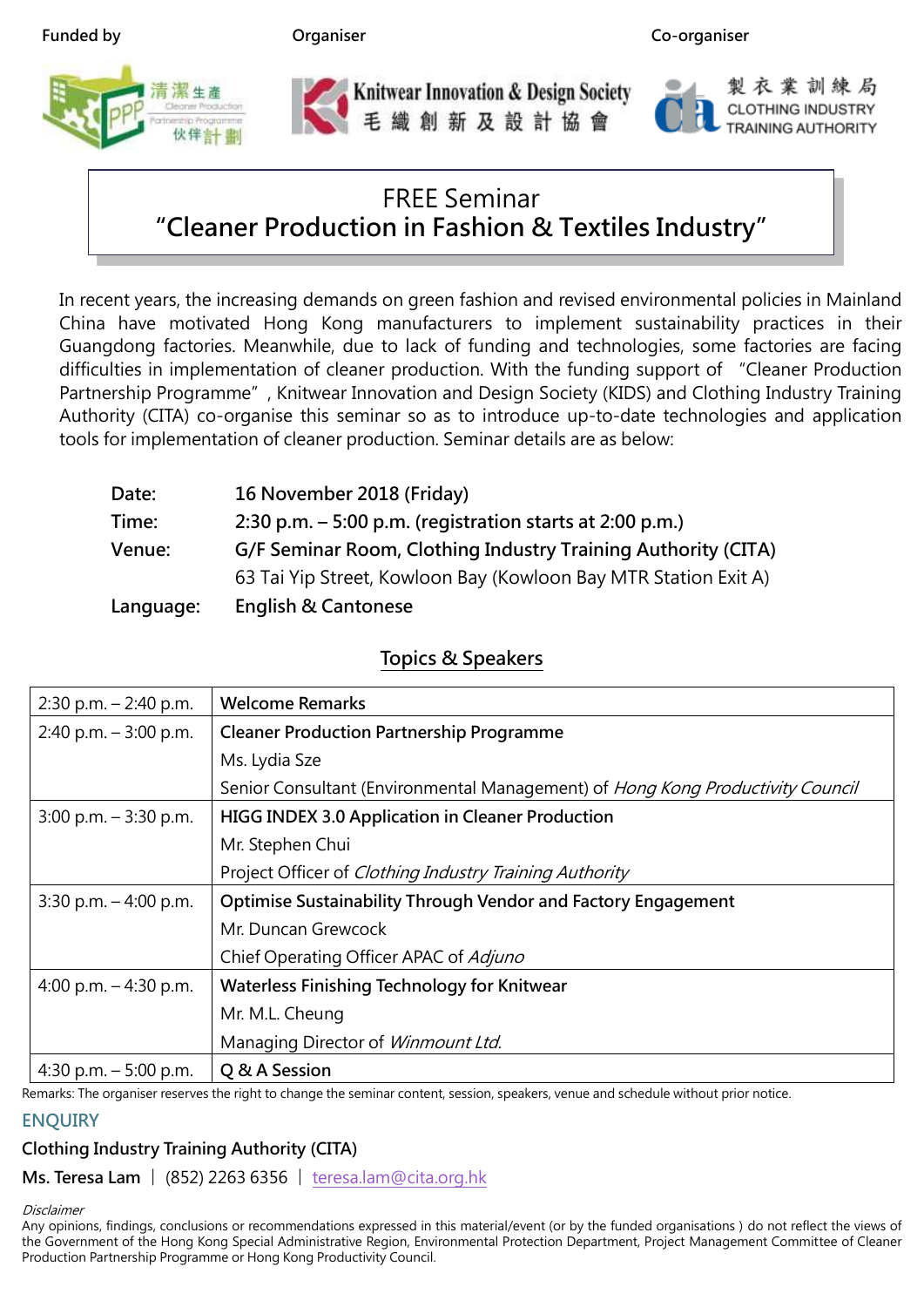#### 資助機構 さいきょう うちのう こうきょう 主辦單位 しょうしょう しょうしょう しゅうかい 協辦機構



## **Knitwear Innovation & Design Society** 毛織創新及設計協會

# 免 費 研 討 會 「時裝及紡織業邁向清潔生產」

近年來,綠色時裝需求的增加,與及日漸收緊的中國環境法規,促使在廣東省設廠的港資企業逐漸邁向清潔生產。 與此同時,由於資金和技術問題,部份製衣廠及紡織廠卻在實施清潔生產時遇上不少困難。有見及此,在「清潔 生產伙伴計劃」的資助下,毛織創新及設計協會(KIDS)舉辦是次研討會,演講嘉賓將與業界分享清潔生產技術及 可應用的輔助工具,詳情如下:

- 日期: 2018年11月16日 (星期五)
- 時間︰ 2:30 p.m. 5:00 p.m. (2:00 p.m.開始登記)
- 地點︰ 製衣業訓練局(CITA)地下研討室 九龍灣大業街 63 號 (九龍灣港鐵站 A 出口) 語言: 奥語及英語

| 研 | 討 | 會 | 流程 |  |
|---|---|---|----|--|
|---|---|---|----|--|

| $2:30$ p.m. $-2:40$ p.m. | 歡迎致辭                                                          |
|--------------------------|---------------------------------------------------------------|
| 2:40 p.m. $-3:00$ p.m.   | 你問我答・清潔生產伙伴計劃                                                 |
|                          | 香港生產力促進局(HKPC)環境管理部高級顧問施惠敏小姐                                  |
| $3:00$ p.m. $-3:30$ p.m. | Higg Index 3.0 在清潔生產的應用                                       |
|                          | 製衣業訓練局(CITA)項目主任徐凱譽先生                                         |
| 3:30 p.m. $-4:00$ p.m.   | Optimise Sustainability Through Vendor and Factory Engagement |
|                          | Adjuno 亞太區營運總監 Mr. Duncan Grewcock                            |
| 4:00 p.m. $-$ 4:30 p.m.  | 針織成衣無水後整理技術                                                   |
|                          | <b>穎衡有限公司</b> 董事總經理張敏廉先生                                      |
| 4:30 p.m. $-5:00$ p.m.   | 問答環節                                                          |

註︰主辦單位有權更改研討會的內容、講者、時間及地點,而不另行通知。

### 杳 詢

製衣業訓練局(CITA) 林小姐

(852) 2263 6356 | teresa.lam@cita.org.hk